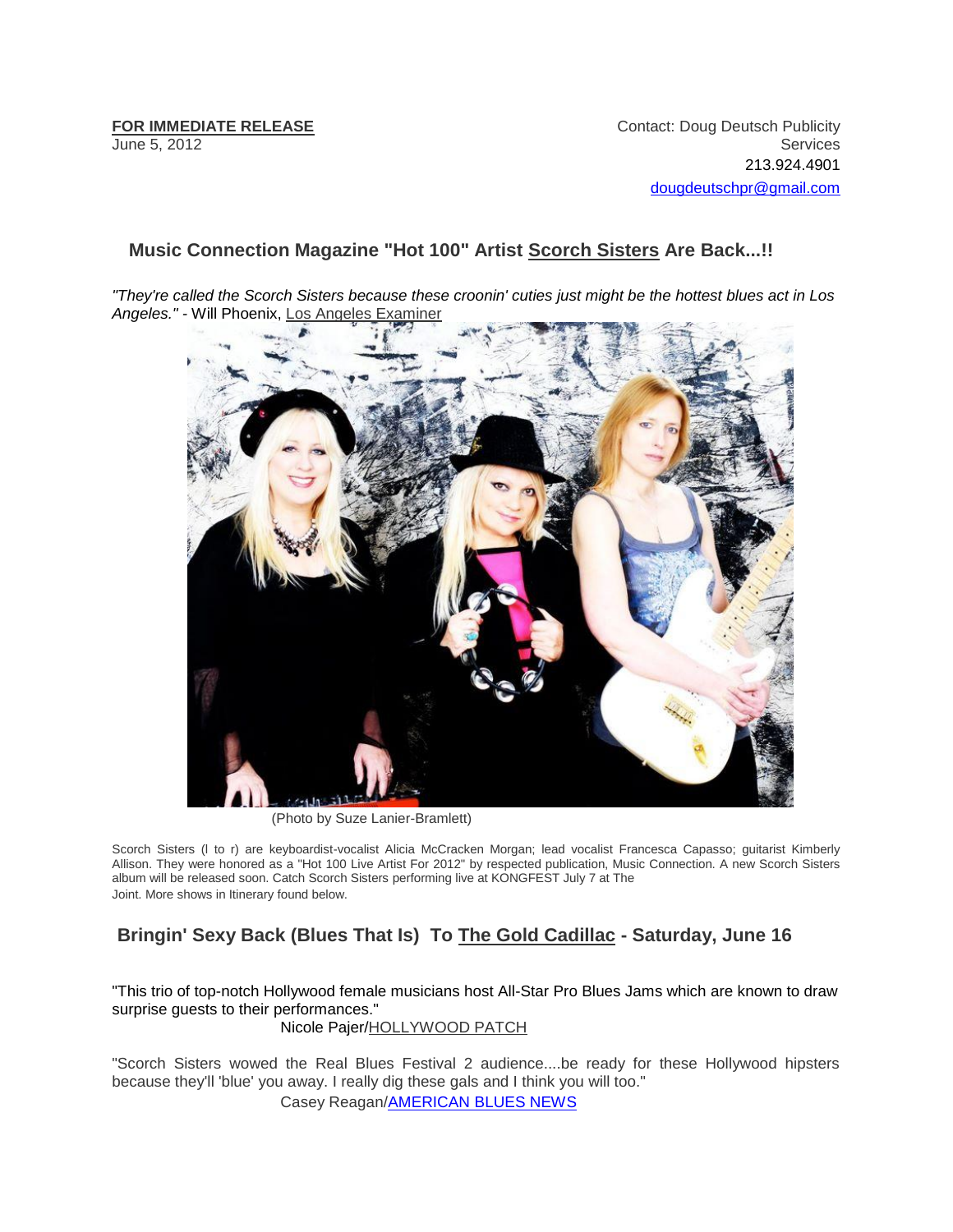"The Scorch Sisters seize the blues as their own and subsequently fire it up with a unique intensity. They will demand your respect with their powerful vocals all the while having you wonder where the "Hell" have these ladies been hiding! The Scorch Sisters deliver the blues straight up: can someone say 'Cheers'?" **Jim Lederle[/AMERICAN VETERANS RADIO](http://r20.rs6.net/tn.jsp?e=001rkkkgKZtBKaZ2f-8SAhrniMohUa_uA_nQ9IMKILVt7AtGXZqDKByJqd0Cyw8hHaowgsci76z34A0VLVwkCT5S6MAHQzpyk2z2vMtEzNk8g4=)** 



 **[Scorch Sisters](http://r20.rs6.net/tn.jsp?e=001rkkkgKZtBKaZ2f-8SAhrniMohUa_uA_nQ9IMKILVt7AtGXZqDKByJqd0Cyw8hHaowgsci76z34AWTLph6vstl9f7MnDyz7Ro7Y_zs5e2zzYIPkrZ25StAw==)** are back, hotter and better than ever! Fresh off their recent accolades being recognized by longtime respected industry trade publication [Music Connection](http://r20.rs6.net/tn.jsp?e=001rkkkgKZtBKaZ2f-8SAhrniMohUa_uA_nQ9IMKILVt7AtGXZqDKByJqd0Cyw8hHaowgsci76z34AWTLph6vstl_5pwDC6FFSeWyodx32pgasn4xZq6MdRc-VYuX8wfAGFNPvQFh_WLdg=) as a *"Top 100 Live Artist Of The Year For 2012."* The Los Angeles-based group [\(Francesca Capasso,](http://r20.rs6.net/tn.jsp?e=001rkkkgKZtBKaZ2f-8SAhrniMohUa_uA_nQ9IMKILVt7AtGXZqDKByJqd0Cyw8hHao3zD9B5s0dkDYoVT0Cej0l8F_aAcrGoAaczGcgwHN1BMwq_EadD301Nj9noVbyjD5udzoCXquros=) lead vocals; [Alicia McCracken Morgan,](http://r20.rs6.net/tn.jsp?e=001rkkkgKZtBKaZ2f-8SAhrniMohUa_uA_nQ9IMKILVt7AtGXZqDKByJqd0Cyw8hHao3zD9B5s0dkDYoVT0Cej0l8F_aAcrGoAaczGcgwHN1BNsT0oIsht_IrxSA6pKgo8KgVuQL1k4nEkpsIe2F6LAAw==) keyboards-vocals; [Kimberly Allison,](http://r20.rs6.net/tn.jsp?e=001rkkkgKZtBKaZ2f-8SAhrniMohUa_uA_nQ9IMKILVt7AtGXZqDKByJqd0Cyw8hHao3zD9B5s0dkDYoVT0Cej0l8F_aAcrGoAaczGcgwHN1BOOJAFFLGsVGSvuz15EtdQ9pmOEpRWXNP93GKjz-FD29e1hI2turYnF) lead guitar) were featured on the cover (above) and inside with a two-page spread of "The Blues Issue" in February by [The Music Initiative](http://r20.rs6.net/tn.jsp?e=001rkkkgKZtBKaZ2f-8SAhrniMohUa_uA_nQ9IMKILVt7AtGXZqDKByJqd0Cyw8hHaowgsci76z34AWTLph6vstlyM7BmK1UaodiNiTbHeOXydy43alQSkPV5boEFkjOhL8) magazine. Also catch a great feature on the trio in an [L.A.](http://r20.rs6.net/tn.jsp?e=001rkkkgKZtBKaZ2f-8SAhrniMohUa_uA_nQ9IMKILVt7AtGXZqDKByJqd0Cyw8hHaowgsci76z34AWTLph6vstl53X-sqihHZT6y2KPFcAELCLpWqtqJsEg5KQp04Jb_hGXlFernEwvC1m5FjIim11-Tldi3xTjuDt6lrQQahoTbA=)  [Examiner](http://r20.rs6.net/tn.jsp?e=001rkkkgKZtBKaZ2f-8SAhrniMohUa_uA_nQ9IMKILVt7AtGXZqDKByJqd0Cyw8hHaowgsci76z34AWTLph6vstl53X-sqihHZT6y2KPFcAELCLpWqtqJsEg5KQp04Jb_hGXlFernEwvC1m5FjIim11-Tldi3xTjuDt6lrQQahoTbA=) article by Will Phoenix where he states, "these croonin' cuties just may be the hottest blues act in Los Angeles."

Come hear the Scorch Sister's Red-Hot Blues when they perform live at [The Gold Cadillac,](http://r20.rs6.net/tn.jsp?e=001rkkkgKZtBKaZ2f-8SAhrniMohUa_uA_nQ9IMKILVt7AtGXZqDKByJqd0Cyw8hHao3zD9B5s0dkDYoVT0Cej0l8F_aAcrGoAaczGcgwHN1BNY9-TInsQ97S8kQReYuhugFRd59carHVu3KJ03lXgR3boxKg_JT-vgLpSeP5t-izs=) 21602 Roscoe Blvd., Canoga Park, Saturday, June 16. 9 p.m. No cover. Info: (818) 883-8181 or [https://www.facebook.com/pages/Gold-Cadillac-bar/157807967601204.](http://r20.rs6.net/tn.jsp?e=001rkkkgKZtBKaZ2f-8SAhrniMohUa_uA_nQ9IMKILVt7AtGXZqDKByJqd0Cyw8hHao3zD9B5s0dkDYoVT0Cej0l8F_aAcrGoAaczGcgwHN1BNY9-TInsQ97S8kQReYuhugFRd59carHVu3KJ03lXgR3boxKg_JT-vgLpSeP5t-izs=) Other upcoming Scorch Sisters shows of note: [KONGFEST](http://r20.rs6.net/tn.jsp?e=001rkkkgKZtBKaZ2f-8SAhrniMohUa_uA_nQ9IMKILVt7AtGXZqDKByJqd0Cyw8hHao3zD9B5s0dkDYoVT0Cej0l8F_aAcrGoAaczGcgwHN1BM85JB13T-UXSvsH9DySFE1pqw70YZ8Xis=) on July 7 (at [The Joint](http://r20.rs6.net/tn.jsp?e=001rkkkgKZtBKaZ2f-8SAhrniMohUa_uA_nQ9IMKILVt7AtGXZqDKByJqd0Cyw8hHao3zD9B5s0dkDYoVT0Cej0l8F_aAcrGoAaczGcgwHN1BM-gSkGQaaIH6_fuagyyJDy) In West L.A.); KCSN-FM deejay [Ann The Raven's](http://r20.rs6.net/tn.jsp?e=001rkkkgKZtBKaZ2f-8SAhrniMohUa_uA_nQ9IMKILVt7AtGXZqDKByJqd0Cyw8hHao3zD9B5s0dkDYoVT0Cej0l8F_aAcrGoAaczGcgwHN1BNY9-TInsQ97VgQLJOE7U4ZECe7rRRma40n47KAJiQ4sXvr04T-EATv5iWumCqm3um6LTQ2MojoSA==) Blues Birthday Bash at [Weber's Place](http://r20.rs6.net/tn.jsp?e=001rkkkgKZtBKaZ2f-8SAhrniMohUa_uA_nQ9IMKILVt7AtGXZqDKByJqd0Cyw8hHao3zD9B5s0dkDYoVT0Cej0l8F_aAcrGoAaczGcgwHN1BNS7GqVVKVhWieMGtwh4FUd) on July 14; and "Ladies Play The Blues" on July 19, also at The Joint.

Excerpt from Will Phoenix's L.A. Examiner article: The ladies had all been working solo before they decided to form their blues band. Texas native Capasso moved to L.A. after high school having been interested in performing since childhood. She worked on the club scene and even sang background vocals for Motown Artist, Bobby Taylor at the CINE GRILL at The Roosevelt Hotel in Hollywood, California. It would not be until 2011-after a long Tuesday night residency performing with the Cats-A-Renos at The Pig n Whistle in Hollywood, that she would join forces with her friends as [The Scorch Sisters.](http://r20.rs6.net/tn.jsp?e=001rkkkgKZtBKaZ2f-8SAhrniMohUa_uA_nQ9IMKILVt7AtGXZqDKByJqd0Cyw8hHaowgsci76z34Bf1yzOl-yQwe_Te8BoRoeswE6vr-VPwELPhfsROadlNQ==)

 Native New Yorker Morgan first worked as a session singer when she moved to the west coast. Her raspy blues-based vocals scored her gigs doing various commercial jingles and numerous songwriter demos. She was nominated for a 2010 Grammy for her work in the film